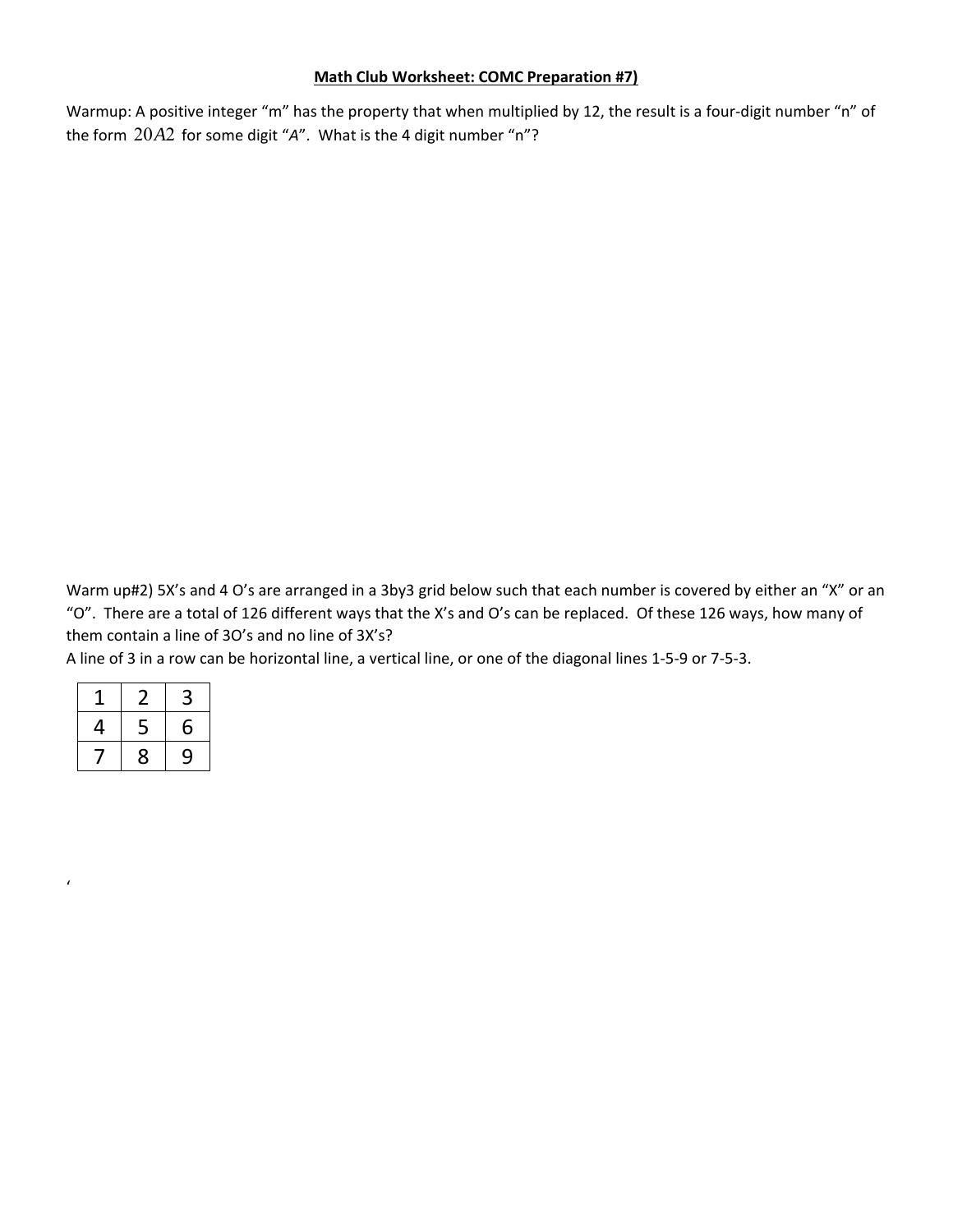Question #1) Find the positive values of "x" that satisfy  $x^{(2\sin x - \cos 2x)} < \frac{1}{x^{(2\sin x - \cos 2x)}}$ *x*  $\epsilon^{-\cos 2x)} < \frac{1}{x}$  (COMC POW)

Question #2)

Let 
$$
S = \sqrt{9 - \sqrt{\frac{13}{9} + \sqrt{\frac{13}{81} - \sqrt{\frac{13}{6561} + \sqrt{\frac{13}{43046721} - \cdots}}}}}
$$
  
If  $S = \sqrt{\frac{a}{b}}$  where *a*, *b* are both primes, find *a* + *b*.